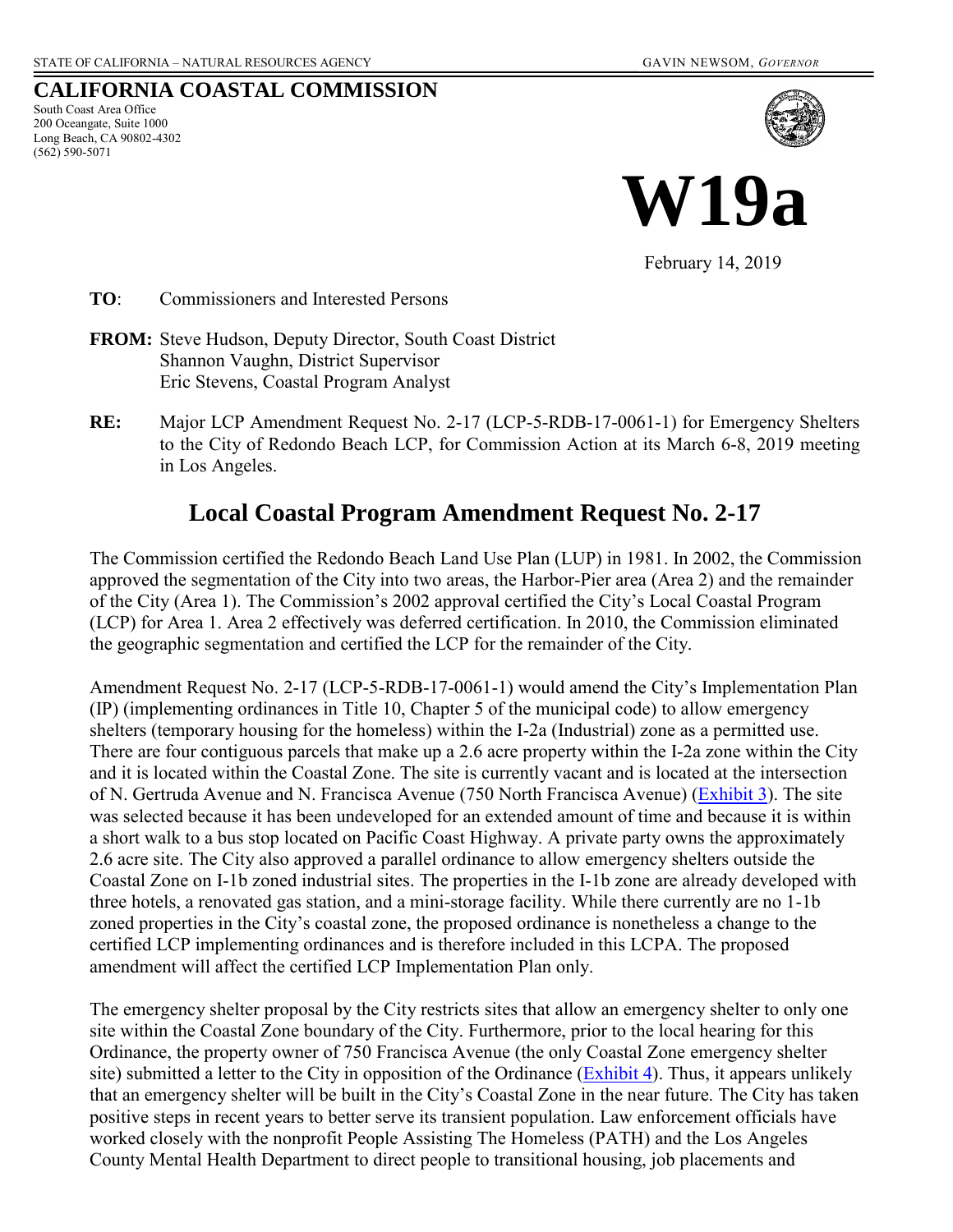City of Redondo Beach LCP Amendment No. 2-17 (Major)

healthcare services. The City's outreach efforts contributed to a significant decline in the homeless population from 216 people in 2017 to 154 people in  $2018<sup>1</sup>$ .

The Coastal Act is a law designed to protect California's coast and ocean commons for the benefit of all the people. The concept of environmental justice (EJ) emerged out of the civil rights movement to describe the application of civil rights and social justice to environmental contexts.<sup>2</sup> In 2016, Assembly Bill 2616 (Burke) (Ch. 578, Stats. 2016) amended the Coastal Act to give the Commission authority to specifically consider EJ when making permit decisions and a final draft of the Commission EJ Policy will be submitted to the Commission for adoption at a subsequent public hearing in 2019. High land and housing prices often dissuade people of all socioeconomic levels from living in the Coastal Zone. This holds especially true for people experiencing homelessness and seeking to reside in emergency shelters and creates a barrier for addressing any disproportionate impacts that may result from coastal development on individuals experiencing homelessness. Because the City's LUP was certified by the Commission many years ago, it does contain an explicit EJ policy. However, in the near future, the City should consider an LUP amendment to add an EJ policy to the certified LUP.

The proposed changes to the implementing ordinances (IP) are in Ordinance Nos. O-3175-17 and O-3174-17 (**[Exhibit 2\)](https://documents.coastal.ca.gov/reports/2019/3/W19a/W19a-3-2019-exhibits.pdf)**. The LCP amendment request was submitted for Commission certification by City Council Resolution No. CC-1709-173 (**[Exhibit 1](https://documents.coastal.ca.gov/reports/2019/3/W19a/W19a-3-2019-exhibits.pdf)**). The City Planning Commission held a public hearing regarding the LCP amendment on August 17, 2017, and the City Council held public hearing on September 19, 2017 and October 10, 2017. The City submitted the LCP Amendment request on October 25, 2017. Commission staff deemed the LCP amendment request complete on November 8, 2018 and the Commission granted a one-year time extension on December 12, 2018.

## **SUMMARY OF STAFF RECOMMENDATION**

Staff recommends that the Commission, after public hearing, **APPROVE** Amendment Request No. 2- 17 as submitted. According to the proposed LCP amendment, an emergency shelter could only be constructed on one Industrial Zone site, consisting of four parcels, located within the Coastal Zone, and as such, the scope of impact of this amendment to the Coastal Zone is relatively minor. Furthermore, a future emergency shelter would be required to adhere to the same restrictions imposed on other industrial uses. These existing development standards have been established as part of the certified LCP, and include standards for floor area ratio, building height limits, setbacks, landscaping, and water quality measures, which will provide sufficient protection of the City's coastal resources. The only potential coastal resource impact identified could be impacts to public access resulting from residents and service providers of the emergency shelter parking in on-street parking areas and thereby usurping public beach parking reserves. However, as proposed in the amendment, one off-street parking space is required for each 250 sq. ft. of gross floor area, which is generally equivalent to the parking requirements for other allowable uses on the site. As such, impacts to public access would not be significant.

l <sup>1</sup> Los Angeles Homeless Services Authority. Accessed on January 31, 2019. [https://www.lahsa.org/dashboards?id=13-](https://www.lahsa.org/dashboards?id=13-count-by-city-community&ref=hc)

<sup>&</sup>lt;u>[count-by-city-community&ref=hc](https://www.lahsa.org/dashboards?id=13-count-by-city-community&ref=hc)</u><br><sup>2</sup> Environmental Justice for All: A Fifty State Survey of Legislation, Policy and Cases, fourth edition (2010).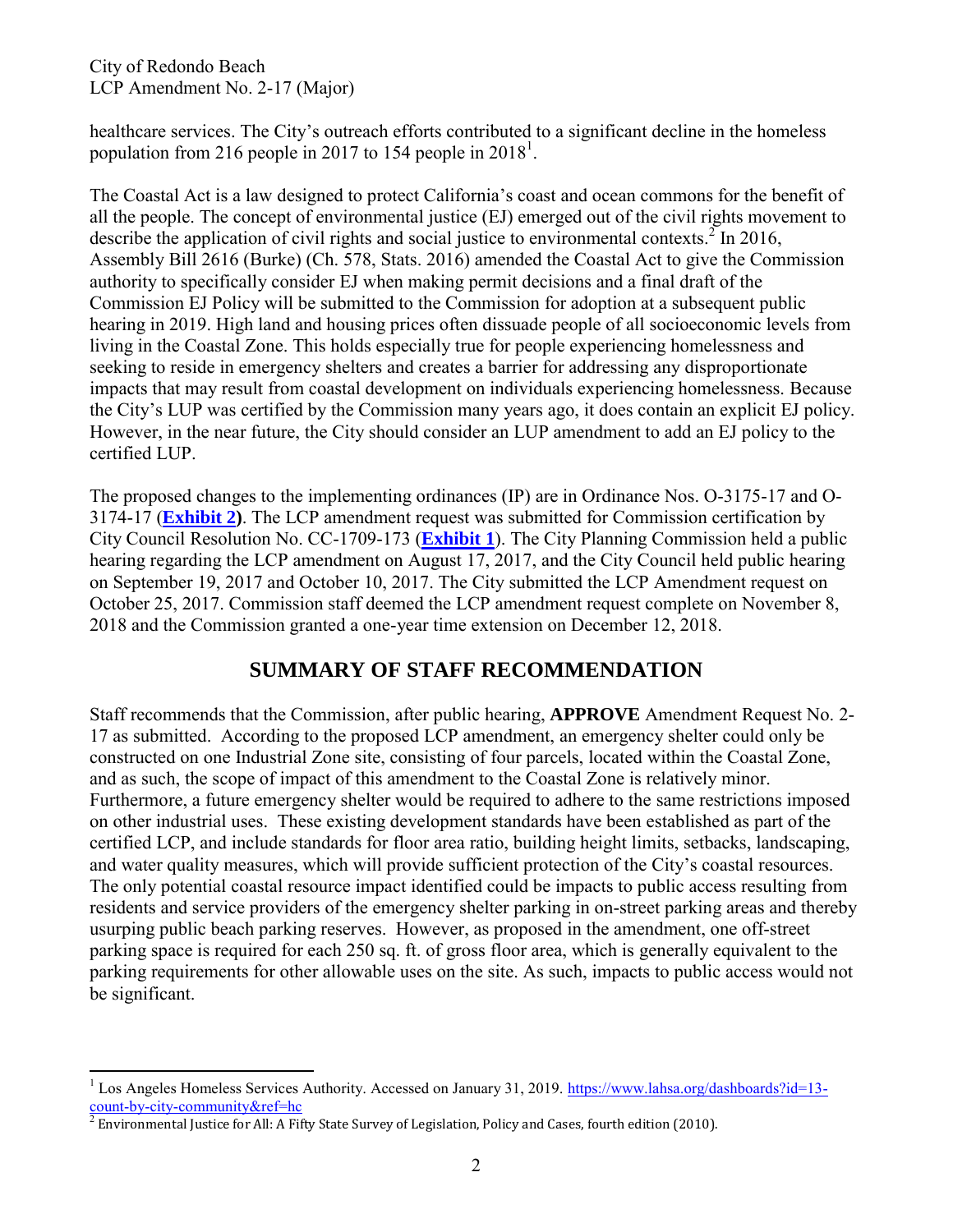City of Redondo Beach LCP Amendment No. 2-17 (Major)

The standard of review for the LCP Implementing Ordinances (IP), pursuant to Sections 30513 and 30514 of the Coastal Act, is whether the proposed IP amendment conforms with and is adequate to carry out the provisions of the certified LUP. The proposed changes to the IP are consistent with the LUP polices and no adverse impacts to coastal access or coastal resources are anticipated as a result of the changes to the IP. Staff, therefore, recommends that the Commission find that the City's request to amend the City's Zoning Ordinance conforms with and is adequate to carry out the certified land use plan and approve the LCP amendment as submitted.

Therefore, staff recommends that the Commission, after public hearing, approve the IP amendment request as submitted.

The motions and resolutions are found on **Page 6.** 

#### **BACKGROUND**

In 2007, Senate Bill 2 (SB 2) (Cedillo, 2007) amended state housing law to require, in part, that local governments identify at least one zone of sufficient capacity where emergency shelters are permitted by right. The City's IP does not currently contain any areas within the Coastal Zone that allow emergency shelters. The approval of the subject amendment will facilitate this use by amending its IP to define emergency shelters and allow this use.

#### **LOCAL REVIEW AND DEADLINE FOR COMMISSION ACTION**

The City of Redondo Beach Planning Commission held a public hearing for the IP amendment on August 17, 2017. The City Council held public hearings on September 19, 2017 and October 10, 2017. On October 25, 2017, the City submitted the amendment request for Coastal Commission certification with City Council Resolution No. CC-1709-173. On November 8, 2017 staff determined that the submittal was incomplete and sent the City a letter outlining information that would be required before the application could be deemed complete. On November 8, 2018, the City provided staff with the requested information and staff determined that the LCP amendment request was complete. On December 12, 2018, the Commission authorized a one-year extension of the sixty-day time limit for action an IP amendment request. As such, the last date for Commission action on this item is January 7, 2020.

#### **FOR ADDITIONAL INFORMATION**

The file is available for review at the South Coast District office located in the Molina Center, 200 Oceangate, Suite 1000, Long Beach, 90802. The staff report can be viewed on the Commission's website: http://www.coastal.ca.gov/mtgcurr.html. For additional information, contact Eric Stevens in the South Coast District office at (562) 590-5071.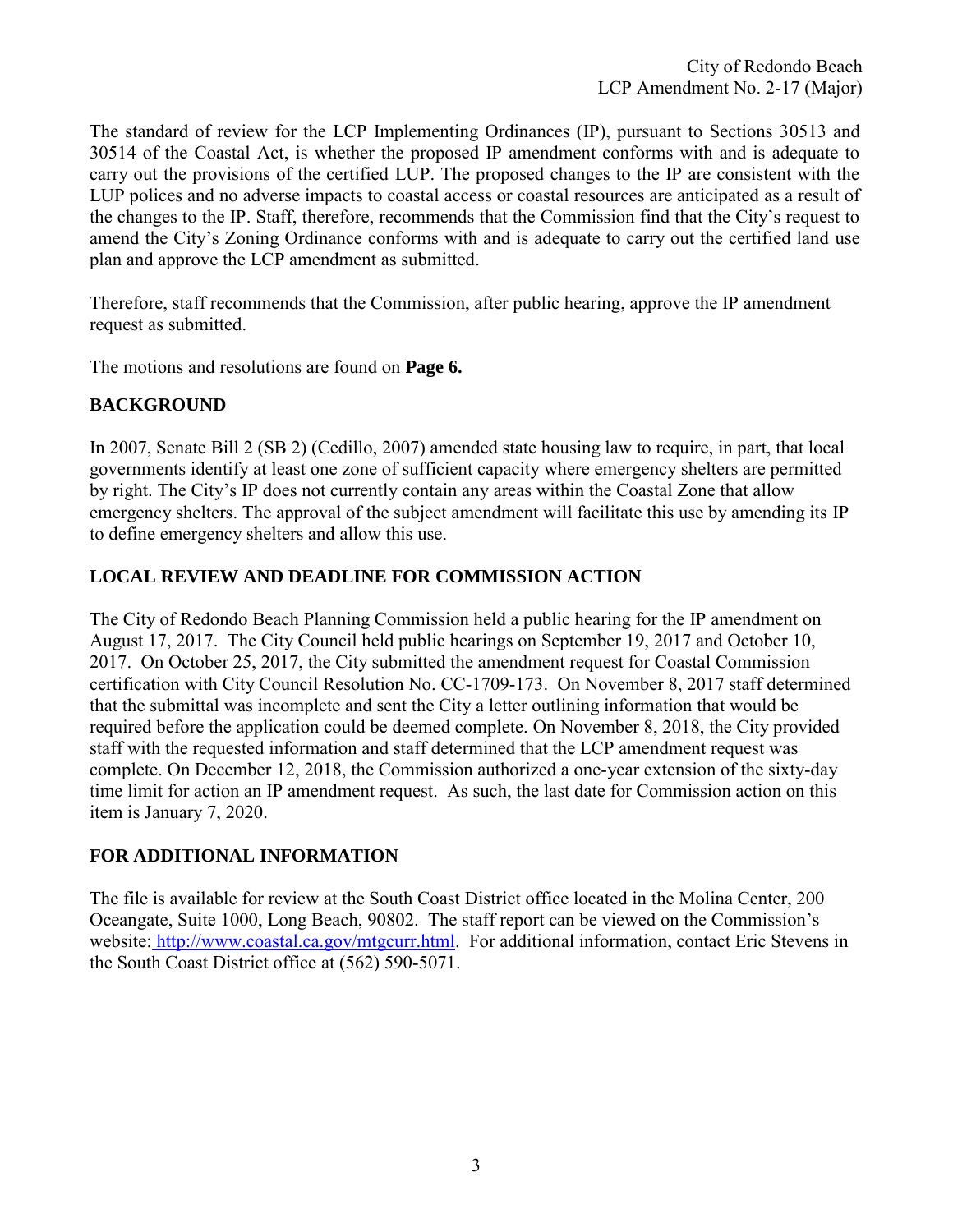# **TABLE OF CONTENTS**

|  | $\mathbf{A}$ . |  |  |
|--|----------------|--|--|
|  |                |  |  |
|  |                |  |  |

## **EXHIBITS**

| Exhibit 1: City Council Resolution No. CC-1709-173             |
|----------------------------------------------------------------|
| Exhibit 2: City Council Ordinance Nos. 0-3175-17 and 0-3174-17 |
| <b>Exhibit 3: Location Maps</b>                                |
| Exhibit 4: 750 Francisca Avenue Property Owner Comment Letter  |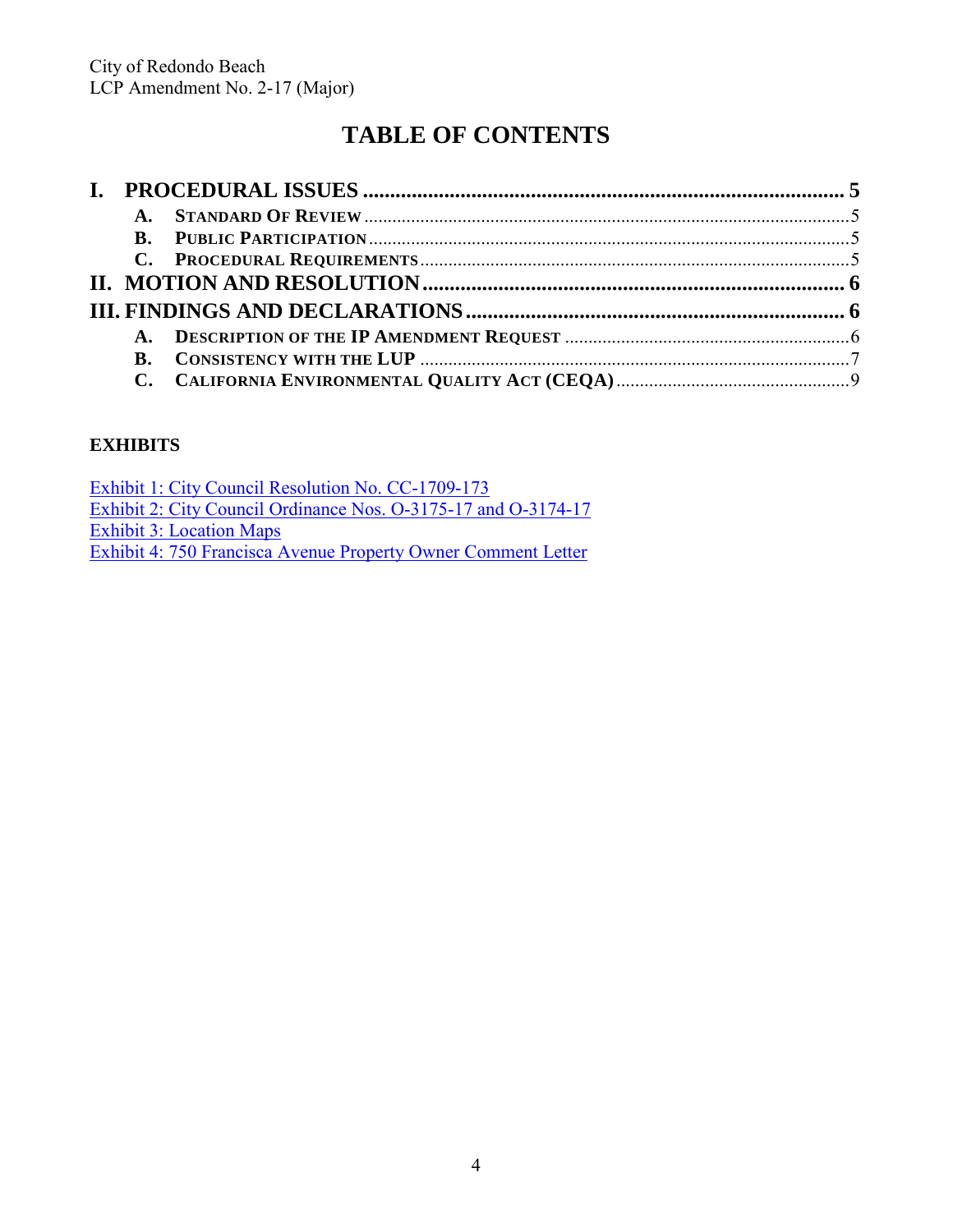## <span id="page-4-0"></span>**I. PROCEDURAL ISSUES**

## <span id="page-4-1"></span>**A. STANDARD OF REVIEW**

The standard of review for the proposed amendment to the IP of the City of Redondo Beach certified LCP, pursuant to Sections 30513 and 30514 of the Coastal Act, is whether the IP amendment conforms with, and is adequate to carry out, the provisions of the LUP portion of the City of Redondo Beach's certified LCP.

## <span id="page-4-2"></span>**B. PUBLIC PARTICIPATION**

Section 30503 of the Coastal Act requires public input in LCP development. It states: "During the preparation, approval, certification, and amendment of any LCP, the public, as well as all affected governmental agencies, including special districts, shall be provided maximum opportunities to participate. Prior to submission of an LCP for approval, local governments shall hold a public hearing or hearings on that portion of the program, which has not been subjected to public hearings within four years of such submission."

Section 30503 of the Coastal Act requires local governments to provide the public with the maximum amount of opportunities to participate in the development of the LCP amendment prior to submittal to the Commission for review. The City has held Planning Commission and City Council meetings with regard to each of the Zoning Text Amendments, which comprise the subject amendment request. All of those local hearings were duly noticed to the public. Notice of the subject amendment has been distributed to all known interested parties.

## <span id="page-4-3"></span>**C. PROCEDURAL REQUIREMENTS**

Pursuant to Section 13551(b) of Title 14 of the California Code of Regulations, the City resolution for submittal may specify that an LCP Amendment will either require formal local government adoption after the Commission approval, or that it is an amendment that will take effect automatically upon the Commission's approval pursuant to Public Resources Code Sections 30512, 30513, and 30519. In this case, the City's submitted resolution states that the ordinance will take effect automatically after Commission approval (Ref: Resolution No. CC-1709-173). Therefore, if the Commission certifies the LCP amendment as submitted, no further City Council action will be necessary. Should the Commission deny the LCP amendment, as submitted, without suggested modifications, no further action is required by either the Commission or the City, and the LCP amendment is not effective. Should the Commission deny the LCP amendment, as submitted, but then approve it with suggested modifications, then acceptance of those suggested modifications by the Redondo Beach City Council and a determination by the Executive Director of compliance with Section 13544 of the Commission's regulations will be required in order for the amendment to take effect. The modified LCP amendment will take effect at a subsequent Commission meeting if the Commission concurs with the Executive Director's determination that the City's action in accepting the suggested modifications approved by the Commission is legally adequate. If the City does not accept the suggested modifications within six months of the Commission's action, then the LCP amendment remains uncertified and not effective within the coastal zone.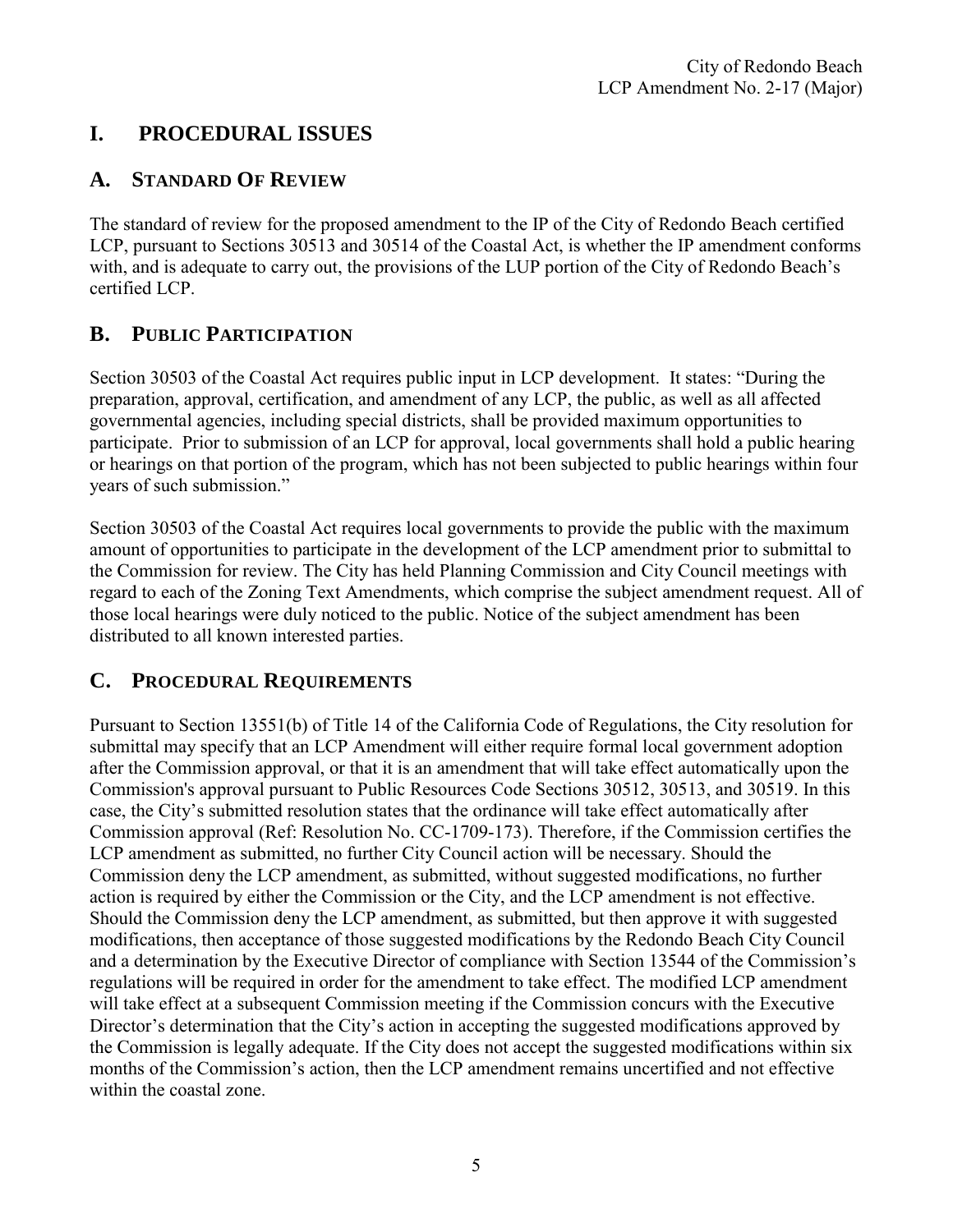## <span id="page-5-0"></span>**II. MOTION AND RESOLUTION**

Approval of the IP Amendment as Submitted

#### **Motion I:**

*I* move that the Commission reject Amendment No. LCP-5-RDB-17-0061-1 to the City of *Redondo Beach Implementing Ordinances as submitted by the City.* 

Staff recommends a **NO** vote. Failure of this motion will result in certification of the amendment to the LCP Implementing Ordinances as submitted and the adoption of the following resolution and findings. The motion passes only by an affirmative vote of a majority of the Commissioners present.

#### **Resolution I:**

*The Commission hereby certifies Amendment Request No. LCP-5-RDB-17-0061-1 to the LCP Implementing Ordinances for the City of Redondo Beach certified LCP as submitted and adopts the findings set forth below on grounds that the Implementing Ordinances conform with and are adequate to carry out the provisions of the certified Land Use Plan. Certification of the Implementing Ordinances complies with the California Environmental Quality Act, because either 1) feasible mitigation measures and/or alternatives have been incorporated to substantially lessen any significant adverse effects of the Implementation Program on the environment, or 2) there are no further feasible alternatives and mitigation measures that would substantially lessen any significant adverse impacts on the environment.* 

## <span id="page-5-1"></span>**III. FINDINGS AND DECLARATIONS**

#### <span id="page-5-2"></span>**A. DESCRIPTION OF THE IP AMENDMENT REQUEST**

City of Redondo Beach Ordinance Nos. O-3175-17 and O-3174-17 (see **Exhibit 2)** amend the implementing ordinances to include a definition of emergency shelters (Ref: 10-5.402), specific requirements for emergency shelters (Ref: 10-5.1634), parking standards for emergency shelters (Ref: 10-5.1706), and to allow emergency shelters in the I-2a and I-1b (Industrial) zones as a permitted use (Ref: 10-5.1010), consistent with the same development standards that are applicable to other projects in the I-2a and I-1b zones.

As proposed, emergency shelters would be defined as follows (Section 10-5-402):

*"Emergency Shelter" means housing with minimal supportive services for homeless persons that is limited to occupancy of six months or less by a homeless person, as defined by § 50801(e) of the California Health and Safety Code. No individual or household may be denied emergency shelter because of an inability to pay.* 

The specific requirements for emergency shelters contained in the ordinance include the following: shelters shall conform to the applicable Building and Fire Codes; shelters shall be consistent with the General Plan, shelters shall meet the development standards that are applicable to the I-2a and I-1b zones; the maximum number of beds or persons permitted to be served nightly by the facility shall be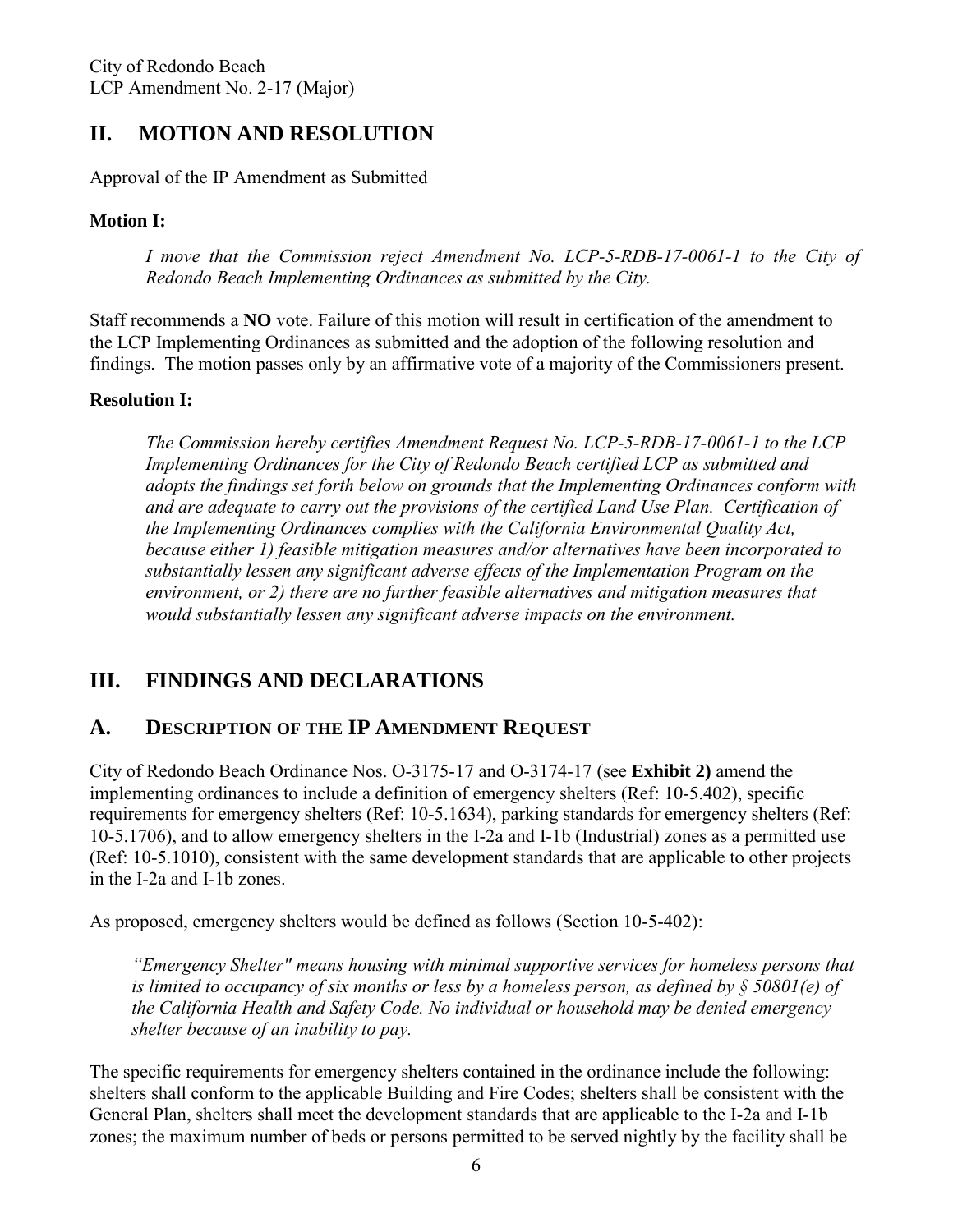based on building code occupancy limits; 24 hour on-site management shall be provided; shelters must be no less than 300 ft. from any other shelter facility, the length of stay shall be a maximum of six months in a 12 month period; outdoor lighting shall be designed so as not to adversely impact surrounding residential uses, while also providing a sufficient level of illumination for access and security purposes (Section 10-5.1634). In addition, shelters are required to provide one off-street parking space for each 250 sq. ft. of gross floor area (Section 10-5.1706). The Coastal Zone site was selected because it has been undeveloped for an extended amount of time and because it is within a short walk to a bus stop located on Pacific Coast Highway.

#### <span id="page-6-0"></span>**B. CONSISTENCY WITH THE LUP**

The standard of review for the proposed amendment to the LCP IP, pursuant to Sections 30513 and 30514 of the Coastal Act, is that the proposed IP amendment conforms with, and is adequate to carry out, the provisions of the certified LUP.

Land Use Plan - IV. Shoreline Access. Section F, Access Policies:

F. 3. *The City will continue to diligently enforce existing parking standards for new development.* 

Land Use Plan - VI. New Development. Section D, Land Use Policies:

*1. New development, additions or major rehabilitation projects within the Harbor-Pier area shall be sited and designed to (in part):…* 

*c. Be consistent and harmonious with the scale of existing development.* 

SB 2 requires that jurisdictions select a minimum of one zoning district that will permit emergency shelters by-right. The City of Redondo Beach has selected its I-2a (Industrial) Zone within the Coastal Zone and the I-1b zone outside the Coastal Zone. However, property owners are neither required nor obligated to undertake construction of an emergency shelter. The revisions only add emergency shelters as an allowable land use to the list of permissible uses in the tables. The revisions do not change the land use designations, nor increase the development intensity of properties that fall under the two zoning categories. The California Department of Housing and Community Development has indicated that the City's zoning updates related to emergency shelters would meet the requirements of SB 2.

The identified emergency shelter site within the City's Coastal Zone at 750 Francisca Avenue is zoned light industrial. It is located within 500 ft. of numerous residential properties and is also adjacent to various restaurants and other commercial uses. As required by LUP Policy VI.Section D.c., locating an emergency shelter in this area would be consistent with the scale of existing development. Furthermore, over the past eight years, the Commission has approved at least ten similar LCPAs to allow emergency shelters by right in different coastal jurisdictions. As indicated below, nine of the ten identified Commission actions approved zoning updates to allow emergency shelters in non-residential areas. Only one jurisdiction during this time frame, proposed to allow emergency shelters in a residential zone (Monterey, High Density Residential).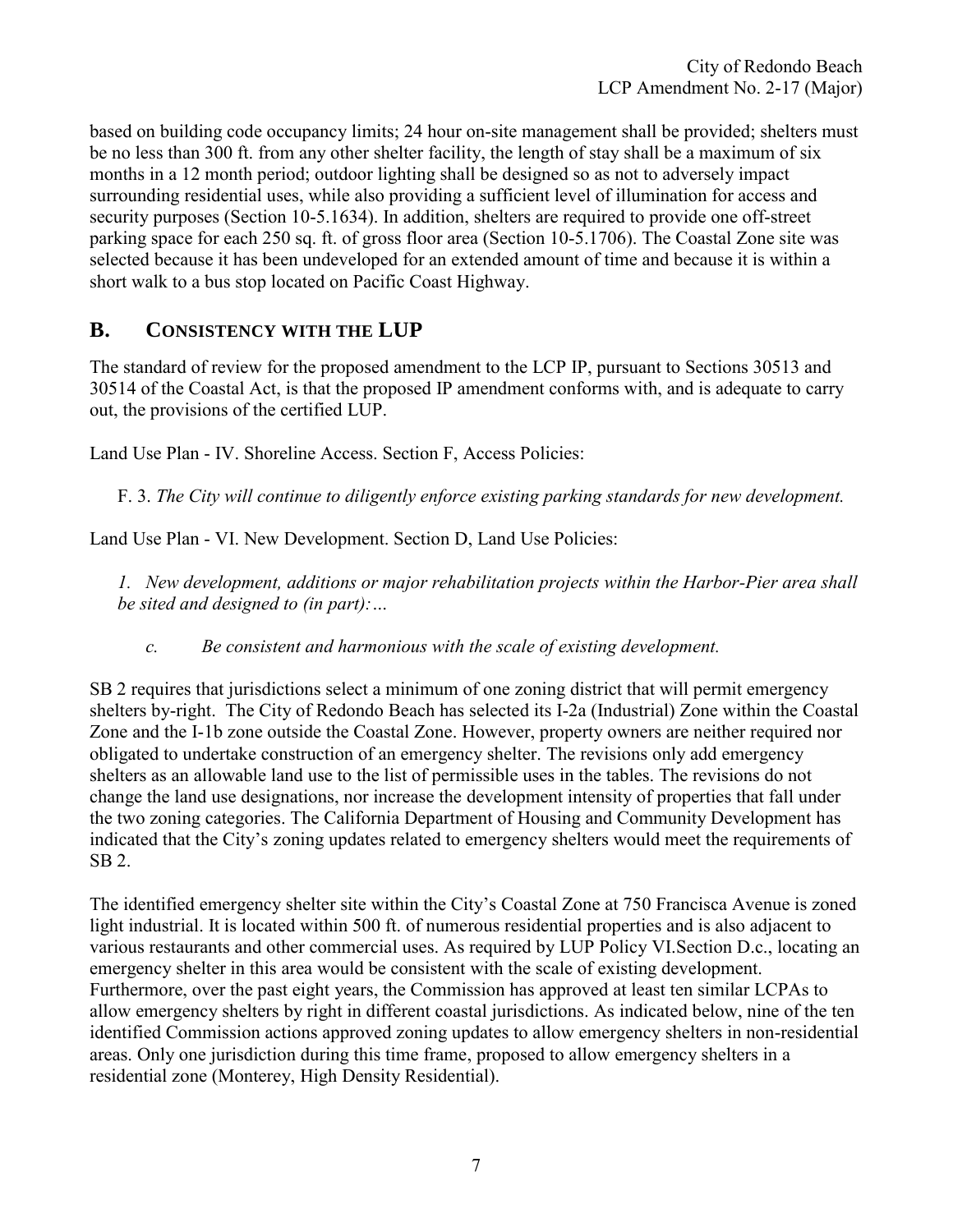Recent Commission Emergency Shelter Zoning Use Classification LCPA approvals:

- March 2011 (Santa Cruz, Public Facilities zoning district, LCPA 2-10 Part 2)
- September 2012 (Port Hueneme, Light Industrial Zone, LCPA CPH-MAJ-1-12)
- November 2012 (Capitola, Industrial Park, LCPA 1-12 Part 2)
- March 2013 (Monterey, High Density Residential, LCPA MCO 1-11)
- March 2014 (Manhattan beach, Public and Semi-Public Zone, LCP-5-MNB-13-0214-1)
- March 2014 (Carlsbad, Industrial and Planned Industrial, LCPA #CAR-MAJ-3-12C)
- April 2015 (Carpentaria, Industrial Research Park District, LCP-4-CPN-14-0832-1 Part B)
- December 2015 (Half Moon Bay, Public Service Zoning District, LCP-2-HMB-15-0030-1)
- November 2016 (Oceanside, Light Industrial Zone, LCP-6-OCN-15-0043)
- December 2016 (Morro Bay, Central Business Zoning District, LCP-3-MRB-16-0056-2)

The one site, which consists of four parcels within the Coastal Zone (Zoned I-2a), where an Emergency Shelter could be constructed (750 Francisca Avenue) is located just over a  $\frac{1}{4}$  mile from the beach and the King Harbor Marina.

There are many different existing use classifications allowed by right or with a conditional use permit in the I-2a zone, including, but are not limited to, light manufacturing, research and development, spacecraft manufacturing and associated aerospace operations, and business park offices. As required by the parking standards in the City's certified IP, in the I-2a zone, commercial uses generally require one parking space per 250 sq. ft. of gross floor area and manufacturing uses generally require one parking space per 500 sq. ft. of gross floor area.

The selected Coastal Zone parcels consist of an existing graded site in a highly developed urban area. The AES power plant is located directly west of the site, multiple restaurants are located directly south of the site, a US Post Office is located directly east of the site, and a vacant Public or Institutional zoned site is located to the north of the site. A potential coastal resource impact identified by the Commission is the potential for impacts to public access because an emergency shelter may be deficient in parking, given the potential high number occupants at such facilities. As proposed in the subject amendment, one off-street parking space is required for each 250 sq. ft. of gross floor area for emergency shelters, which is generally equivalent to the parking requirements for other allowable uses on the site. Although the site is located relatively close to the beach, the area between this site and the beach currently provides sufficient public parking for the visitor serving uses and coastal access opportunities in the area. Furthermore, while an emergency shelter could have the capacity to house a higher number of residents and service providers than a typical residential use, it is also likely that an emergency shelter would serve many homeless individuals who do not own a vehicle. Therefore, in this case, an emergency shelter on the identified site is not expected to adversely impact available beach parking.

The four parcels at 750 Francisca Avenue are located in an area of the City's Coastal Zone where the City has Coastal Development Permit jurisdiction and are not within the Commission's appeal jurisdiction. Any actual proposed construction of an emergency shelter would be required to obtain a City Coastal Development Permit showing that it conforms to all other requirements of the City's IP for development in the I-2a zone.